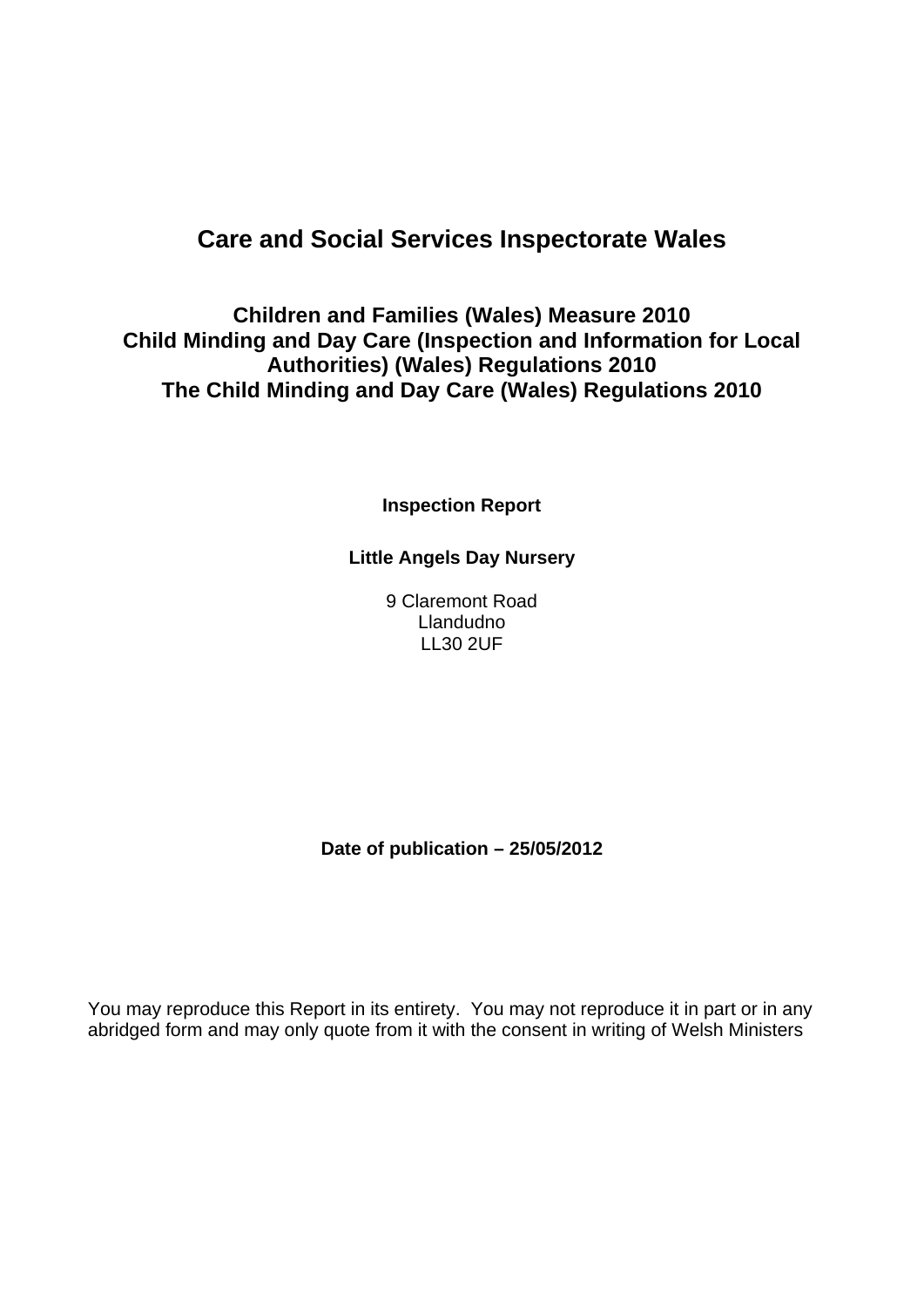#### **Introduction**

Little Angels Day Nursery is situated in a quiet residential area close to the town centre in Llandudno. The nursery has been open for many years, but this is the first inspection under the new owner and Registered Person, Karen Parmar. Karen is also the Person In Charge/ nursery manager, and she is supported by two Deputy Managers, Beverley Sargent and Jessica Jones, who are well qualified and experienced in child care and have worked at the nursery for many years.

There are three main playrooms, all on the ground floor, where children are grouped according to age and ability ;– babies, toddlers and pre-school. An enclosed area to the rear of the premises is used for outside activities and the little ones are regularly taken out for walks.

Care is provided for up to 25 children, most of whom are under the age of 4 years. The nursery opens Monday to Friday, 8am - 6pm. English is the main language used, with Welsh encouraged through play. The nursery offers a service taking children to, and collecting them from, local schools.

This was an unannounced scheduled inspection.

#### **Inspection methods**

This report is based on:

Written information from the provider – the returned service data and self assessment pack

Examination of written policy and procedure documents

CSSIW parent questionnaires – 9 returned on behalf of 11 children

CSSIW staff questionnaires - 5 returned

Discussions with the members of staff who were present

Interaction with the children

Observation of the activities, interactions and procedures on the morning of the inspection visit.

#### **Summary of inspection findings**

#### **What does the service do well?**

Children were happy and confident in the care of the staff members, who provided them with an interesting variety of indoor and outdoor activities. Examples of the children's own creative work and photos of them undertaking activities at the nursery are displayed very well.

Healthy eating and lifestyles are promoted.

Good communication with parents, who are provided with lots of information about the nursery and the way it is run.

Staff members attend training courses to improve their practice and qualifications, work well as a team, and are committed to providing a quality service.

Children are cared for in a safe, secure and suitable environment. All of the rooms were well decorated, and looked clean and inviting.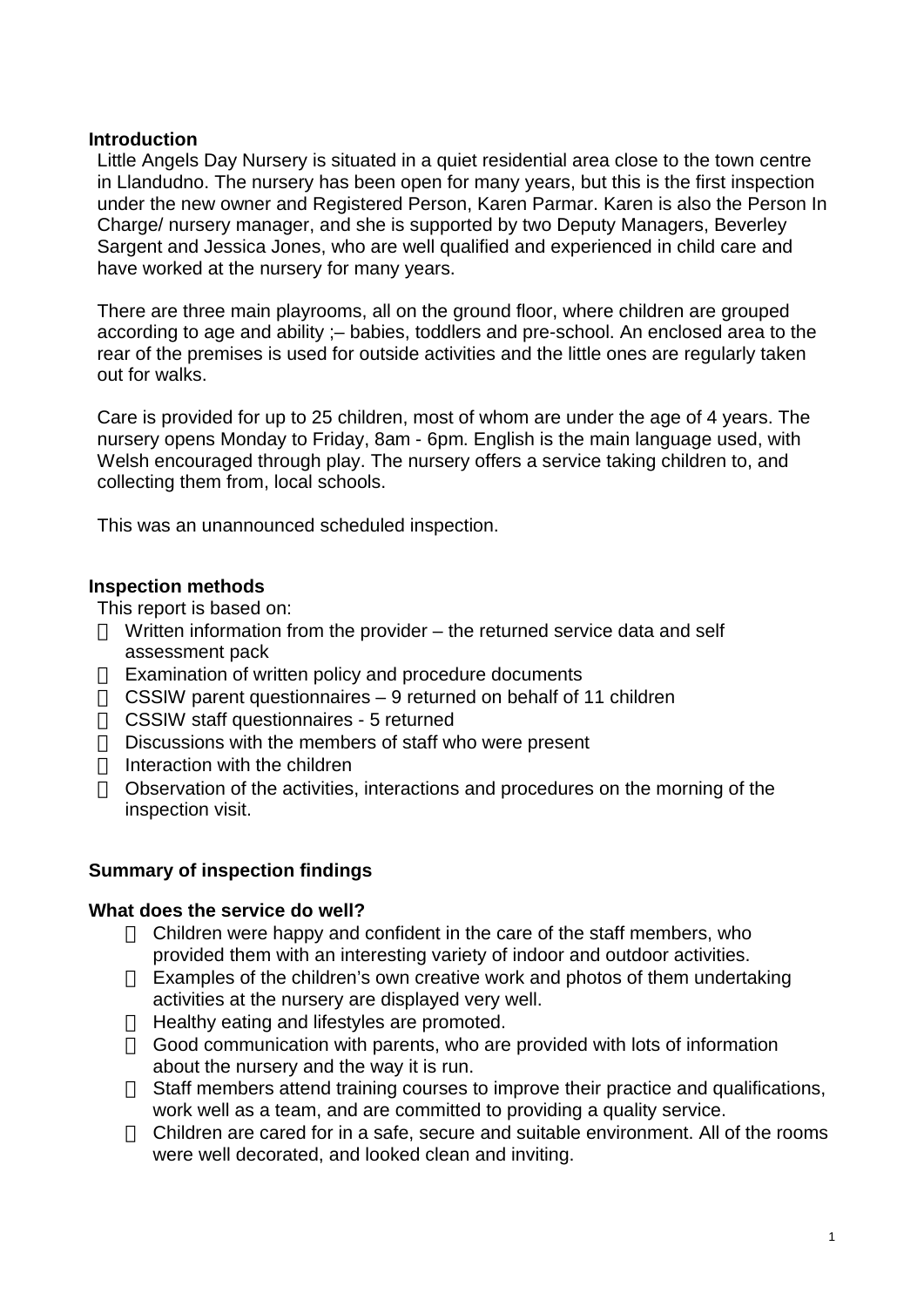#### **What has improved since the last inspection?**

This is the first inspection since registration.

#### **What needs to be done to improve the service?**

Ensure that the information kept about staff members is compliant with what is required by the regulations.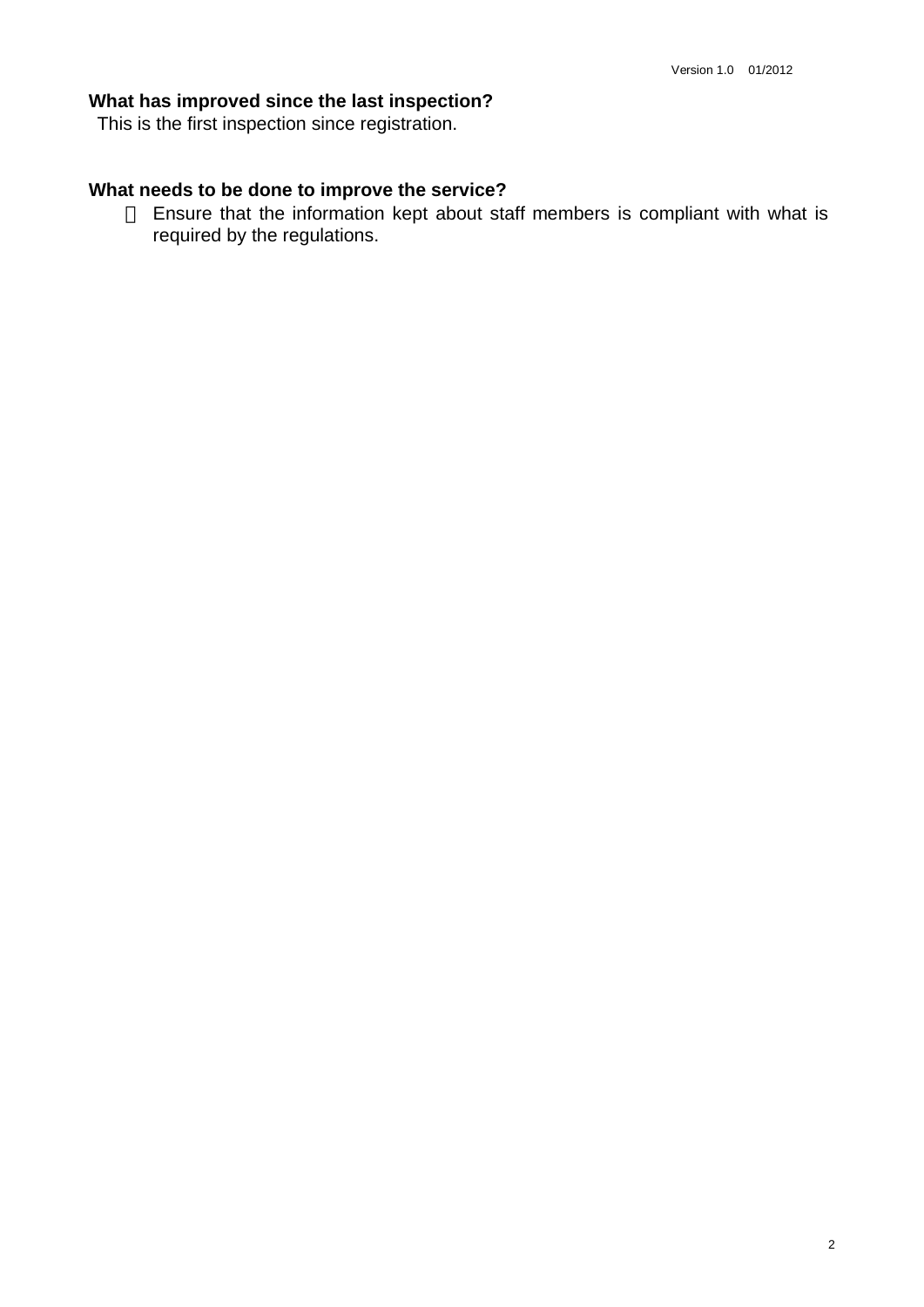# **Quality of life**

The children were seen to be busy and interested in what they were doing throughout the time the inspector was visiting. They were able to choose what they wanted to play with from toys set out on the floor, tables and low storage units. Staff members sat with the children, playing and constantly chatting with them, giving the little ones lots of encouragement, attention and cuddles.

The babies enjoyed activity centres, books, rattles, musical and water toys. The toddler and pre-school rooms had been arranged to promote play under the Foundation Phase areas of learning. There were comfy corners to look at books, mark making tables, dressing up clothes, cars and a garage, threading and construction activities. Staff members arranged 'messy' activities, such as painting and play with jelly and flour, that children can join in with, if they like. Files are completed about individual development, and the inspector saw some wonderful photos of a toddler painting wearing only her nappy. There was more paint on the child than the paper, and she was laughing obviously thoroughly enjoying herself – great fun!

Before and after lunch children were taken outside to get some fresh air. Staff members also make the most of local facilities such as the shops and library to have a change of scenery and promote themes for learning. A staff member told the inspector that recently the toddlers had 'written' letters and had been taken to a post box where they posted them to their parents – a lovely idea.

The nursery is part of the Healthy and Sustainable Pre-school Scheme, and the three week rotating menu is approved through the 'Tiny Tums' healthy eating scheme. The interesting variety of meals and snacks are freshly prepared each day by one of the deputy managers. For lunch the children enjoyed spaghetti bolognese followed by birthday cake. The food looked and smelled delicious, children ate well, and there were alternative options available to meet individual dietary requirements. The pre-school children were encouraged to eat independently before being asked if they wanted help. Drinks of water were readily available and accessible to the children in the playrooms between meals. This is good practice.

The little ones' independence was seen to be promoted by the staff in a number of ways. They were encouraged to hang up their own coats, clean painty fingers with wet wipes, and help to tidy their toys away. Older children wrote their own names on their pictures and a photo showed a toddler having a go at spreading butter on crackers. This is good practice.

The nursery has a key worker system, which ensures continuity of care for children and parents. Information about the babies' routines were displayed in their base room and details of individual children's dietary requirements in all rooms. Staff members spoke knowledgeably with the inspector about the needs of the children in their care. The little ones were happy and confident with the staff, and readily approached them for cuddles and to sit on their knee! Staff members naturally used praise to encourage the children to be kind to each other, share toys and highlight their achievements.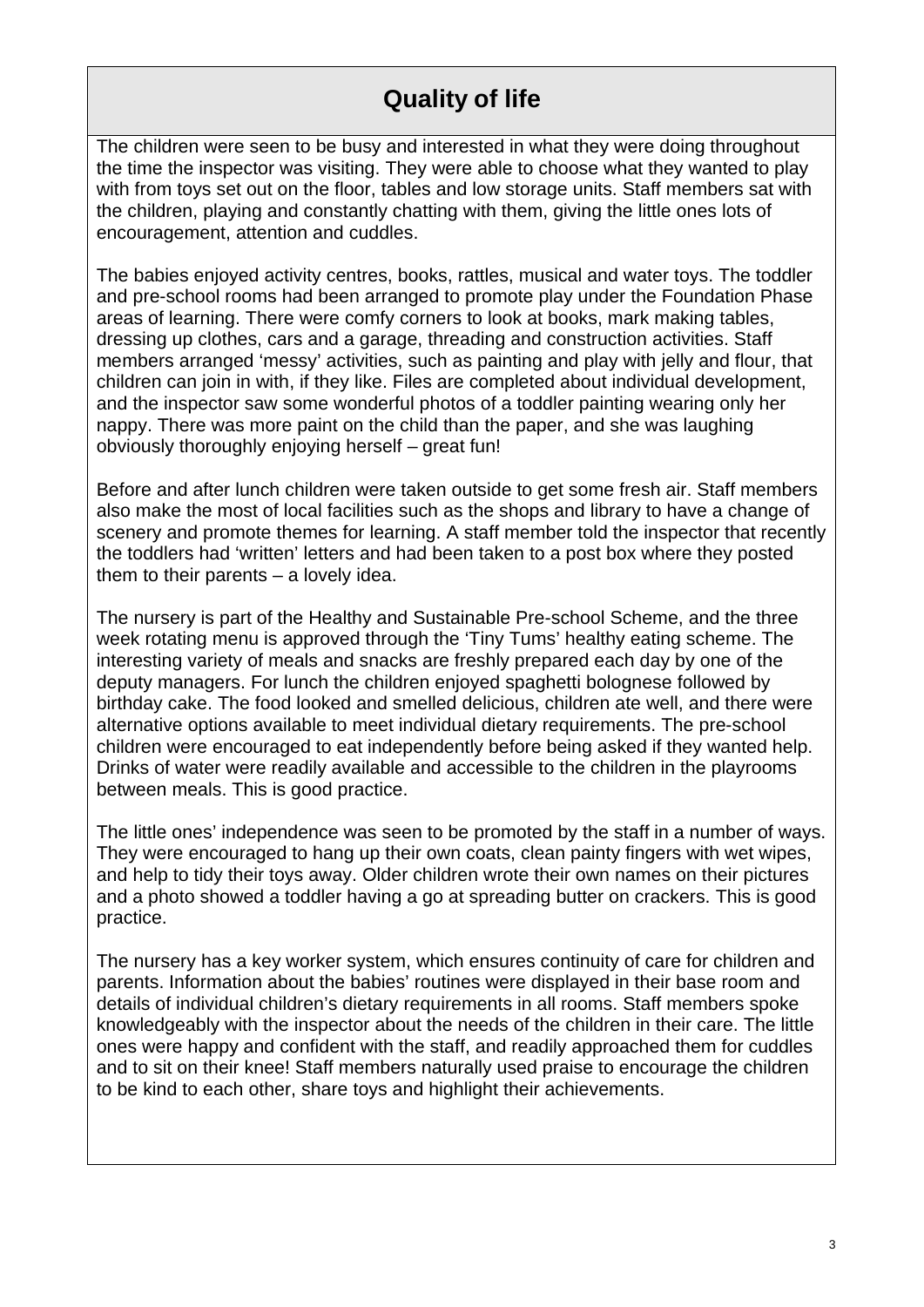## **Quality of staffing**

The team consists of younger and more mature staff members, who have a good range of childcare experience, and the service data form noted that the staff members were well qualified. There were sufficient staff present during the inspection visit to meet the children's needs, and to enable one to one care for the little ones at times when they needed a nappy change, help with meals or just wanted a cuddle!

Five staff members returned CSSIW questionnaires. All stated that they had received induction when they started at the nursery, as did the student on work placement from College that the inspector spoke to. They also noted that they had regular access to training, received sufficient guidance and support and, felt able to raise concerns with managers. As well as NVQ courses, training attended during the last 12 months included food hygiene, first aid, role play, health and safety, risk assessment, child protection, Tiny Tums healthy eating and Welsh language. Well done!

Parents who returned CSSIW questionnaires made many very positive comments about the staff and provision at Little Angels Day Nursery, including the following typical examples:

"I have found Little Angels to be very welcoming, with my daughter and other children to be the priority. I feel that I can trust the nursery with the well being and safety of my child, which is a very re-assuring thought for a parent"

"I am very happy with the nursery. They keep me informed of developments and I am very pleased with the progress my children are making. They both enjoy going to nursery and have learned a lot, especially Welsh. Staff are fantastic and professional"

"I am very happy with the nursery. My little girl always comes home with exciting stories to tell and lots of arts and crafts. Could not fault the nursery at all. I have felt a definite improvement in the last 6 months as I feel there is more communication between staff and parents"

"I am very impressed with the new owners at Little Angels. They have done nothing but improve the nursery and spent money on the children. I have total peace of mind that my little boy is happy and safely looked after, which is how it should be"

"I have found since my son has been attending Little Angels that he has come on in leaps and bounds. He absolutely loves attending and is always very excited going, and coming home telling us what he's been up to! The staff are all amazing and lovely, very professional."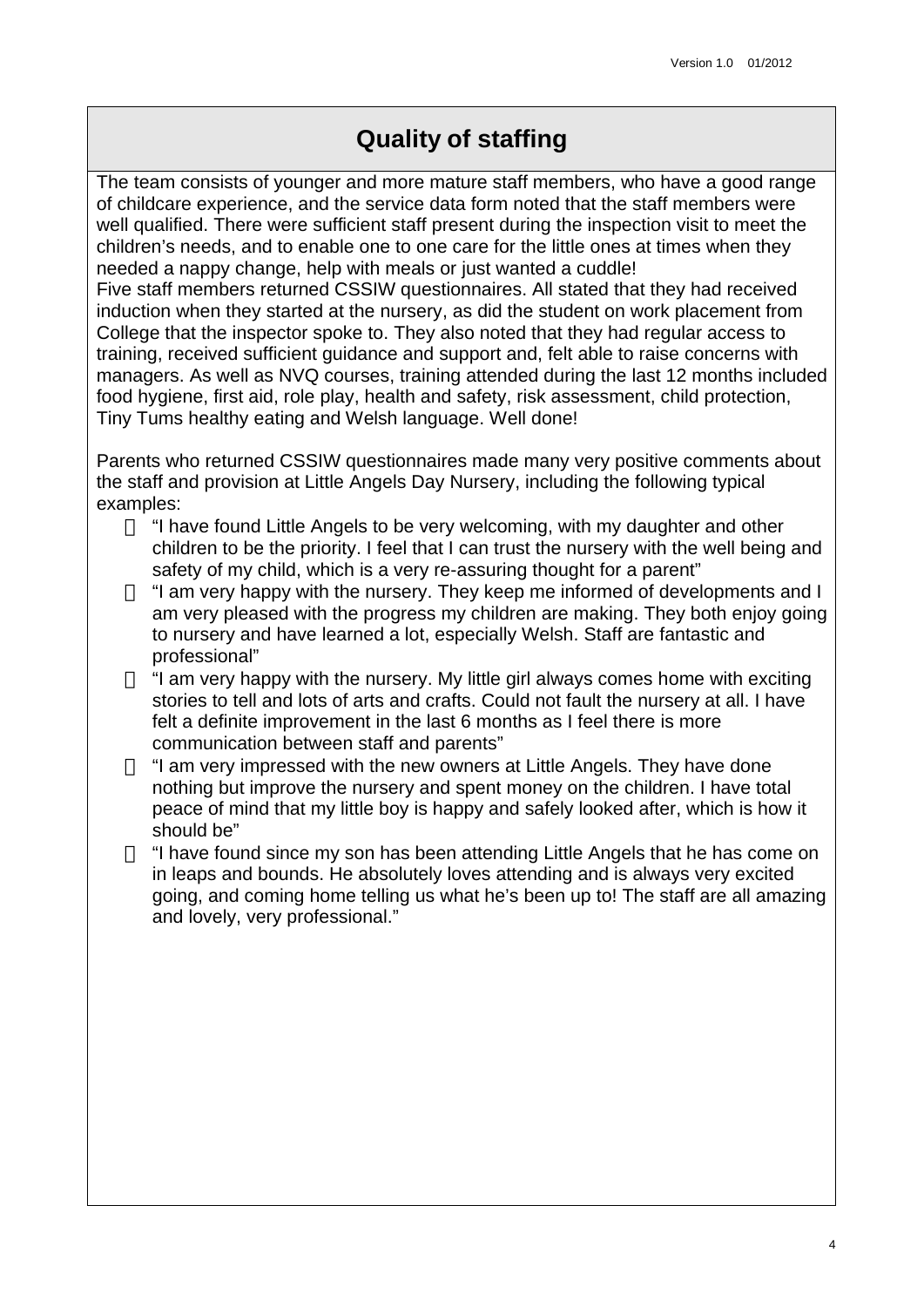### **Quality of leadership and management**

The Registered Person places great value on working in partnership with parents and staff members, good communication, and involving them to develop and improve the quality of care at the nursery.

Parents are provided with plentiful information about the way Little Angels Day Nursery is run and what the children do each day. There is a pack for new parents, which includes details about care of the children, staff members, policies and procedures. Daily sheets about time spent at nursery are completed for each child up to the age of three, and older if parents require. Notice boards in the reception area are used to display information such as the certificate showing conditions of registration, sample menus and newsletters. There are also beautiful displays of the children's creative work and photos of them under-taking different activities all around the setting.

Feedback has been sought by talking to parents, as well as a suggestions box for comments. Team meetings are held with the staff. A formal review of quality of care – seeking the views of the children, parents, staff and other organisations involved with the nursery - followed by a report about the review, as is required by Regulation 16, has not yet been completed.

One parent noted on the CSSIW questionnaire:

"I voiced a concern and thought it was handled professionally with my daughter's wellbeing priority throughout"

It is good practice that parents feel able to raise issues with staff members, and are satisfied with the way they are dealt with.